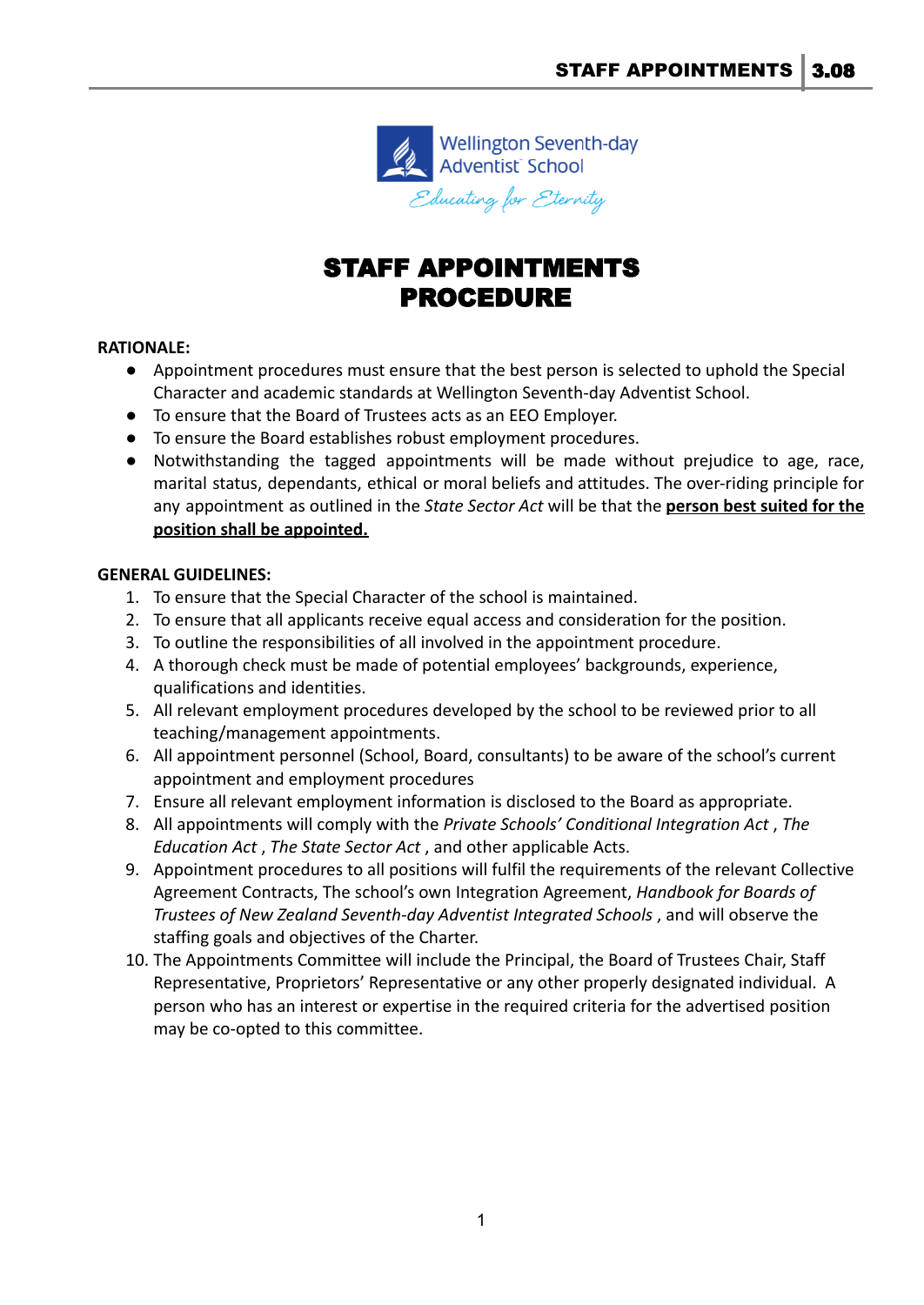### **Employment Protection Checks**

- **● All candidates (through application or internal appointment) for positions at the school must produce legal evidence of themselves either through their** *current passport or driver's licence.*
- **● All teachers must have evidence of** *Education Council* **current registration including Police vet.**
- **● Confirmed and accredited evidence of all formal qualifications and certificates for the interviewed candidates.**
- **● A copy of these formal documents must be filed with each appointee's records.**

It is essential to ensure that the law, and all practices and procedures, including recruitment and hiring, are designed, managed and administered to provide the utmost protection for children within the education system as well as the *wider community environment.*

It is perhaps more important that people in the education system see beyond the system itself and recognise that the *safety and welfare of the children in the education system transcends all else.*

*(MoE Inquiry into the Employment of a convicted Sex Offender in the Education Sector -2014)*

### **PROCEDURES:**

- The Principal will advise the Board of Trustees and the NZSDAS Education Director of any vacancy and whether it is tagged or non-tagged.
- The Principal will consult with the Board of Trustees and staff before writing the advertisement. This should be checked with the Education Director of the NZSDA Schools to ensure that the wording is correct.
- The application period will be decided upon, being no less than 2 weeks and no more than 4 weeks from the advertisement of the vacancy. The closure date of the vacancy will be specified in the gazetted notice of vacancy.
- No late applications will be received, unless prior arrangements have been made.
- An information package will be prepared and ready to be posted with the application forms.
- Applications will be sent an application form, a job description, person specification, the brief statement describing the special character of a Seventh-day Adventist school and other relevant information pertinent to the position.
- Applicants for tagged positions will also be required to complete a Special Character Form, which will be forwarded to the NZSDAS Education Director as soon as applications close.
- The NZSDAS through the Education Director will advise of the acceptability of applicants for all tagged positions.
- The appointments committee will shortlist a number of selected applicants for interview purposes using a set of criteria drawn from the job description and person specification.
- The appointments committee will contact named referees of shortlisted applicants.
- Questions pertinent to the appointment criteria will be prepared beforehand by the appointment committee.
- All interviews will be held on the same day if possible and all applicants will be asked the same or similar questions.
- Notes/minutes of all procedures will be kept and a report written for the Board of Trustees.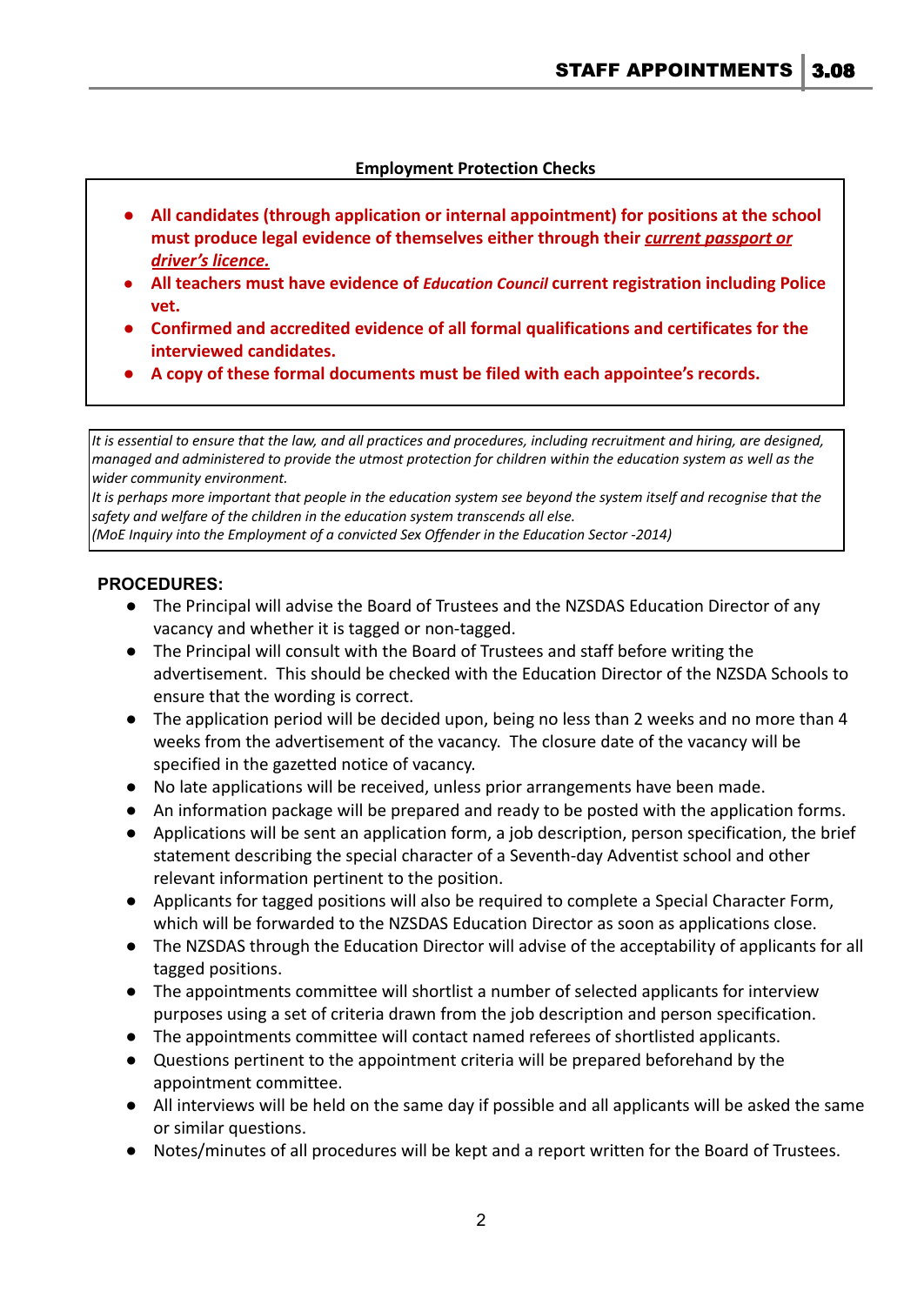- Decisions made by the appointments committee will be reported to the next Board of Trustees meeting. The appointments committee is empowered to offer positions to successful applicants, to be formally approved by the Board of Trustees.
- The Board Chair or a delegate will advise the successful applicant as soon as the appointments committee has reached its decision.
- The successful applicant must notify the Board of Trustees within 48 hours of his/her acceptance or non-acceptance. Written confirmation of the appointment will then be forwarded to the appointee on this advice.
- In the case of non-acceptance, the Board of Trustees Chair will notify the next most suitable applicant.
- Unsuccessful applicants will be advised in writing or by phone as soon as acceptance has been received by the Board.
- Documentation relating to referees will be destroyed.
- The appointee will be expected to take up the position at the beginning of the term following appointment, unless the Board of Trustees gives a specified commencement date in the advertisement, or by consultation with the appointee.
- Notification of appointment will be sent to the NZSDAS Education Director and to the Novopay Service Centre.

# APPOINTMENT OF SUPPORT STAFF

# **(Office staff, Librarian, Teacher Aides, Caretaker/Gardener and Cleaners)**

- The Principal and relevant management staff are responsible for appointments.
- All Teacher Aide appointments are to be carried out with consultation with the classroom teacher concerned to establish qualities and criteria to be included in the job description.
- A non–teaching position may be filled by a community person or advertised.

# **INTERVIEW PROCEDURES:**

- Interviews are conducted in a professional, positive manner and are made as relaxed as possible for the interviewee.
- Questions are prepared, all interview panel members have a copy and the Principal/Chairperson outlines procedure to be followed to an interviewee at the beginning of the interview.
- Each panel member has a turn at asking questions as decided before the interview. When the interview takes place the person asking questions, speaks with the applicant and other panel members record to enable discussion and decision-making following the interviews.
- Following the interview the panel collectively discuss their evaluation and the successful applicant is the person most suited to the position in relation to the job description and person specification.
- Ensure phone calls to unsuccessful applicants and letters of non-appointment are issued later with CV's unless the applicant is currently employed at the school.

# **APPOINTMENT PROCEDURES - IMPLEMENTATION PLAN**

# **1. ADVERTISEMENTS**

Teaching vacancies are to be advertised in the *Education Gazette* or elsewhere as appropriate. Non-teaching vacancies may be advertised in whatever medium is appropriate for the position. The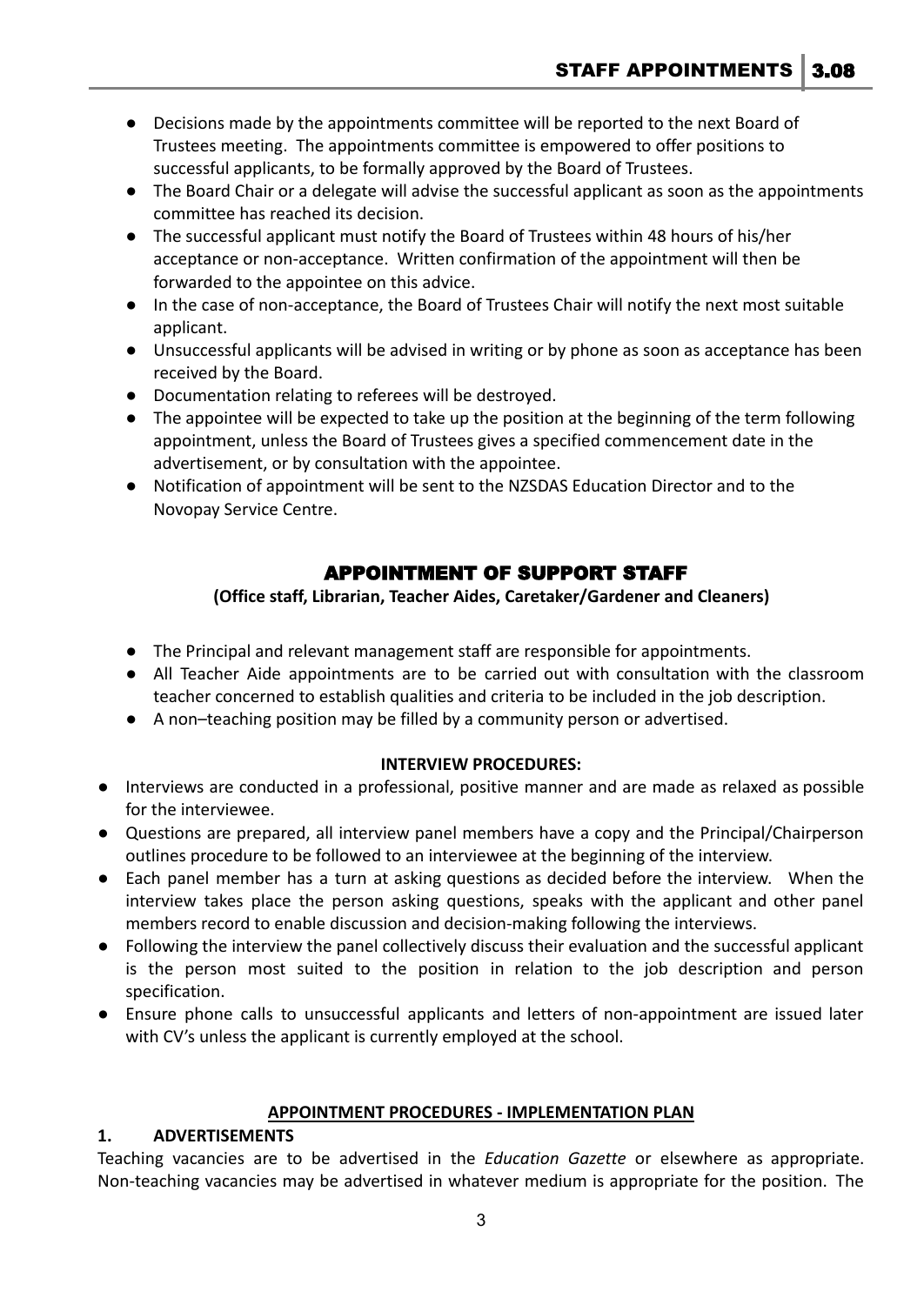STAFF APPOINTMENTS 3.08

wording of an advertisement is to be formulated by the Principal in consultation with senior staff members. The wording is to be cleared with the Chairperson or nominee before the advertisement is lodged. Advertisements for the Principal's position should be prepared by the Chairperson in consultation with the NZSDAS Education Director, senior staff and an outside professional consultant.

# **2. JOB DESCRIPTION/PERSON SPECIFICATION/CRITICAL FACTORS**

These are to be prepared by the Principal for all school staff and sent to prospective applicants on request. The Board prepares all Principal appointment material with the guidance of an Education Consultant.

# **3. APPLICATION FORMS**

The School's standard application form is preferred, but no applicant is to be excluded because the correct form was not used. Curriculum vitae are expected from applicants for all positions.

**4**. In situations where existing staff members are applying for a senior position within the school, the services of an outside professional adviser - Education Consultant should be enlisted.

# **5. CONFIDENTIALITY**

The school complies with the current *Privacy Legislation*. All personnel involved in the appointments procedure are required to **maintain strict confidentiality**. Papers relating to the application of an unsuccessful applicant are to be returned or destroyed.

## **6. SUGGESTED ORDER OF EVENTS**

(Some stages may not be required in individual cases)

- (a) Preparation of advertisement, job description, person specification, critical factors.
- (b) Lodging of advertisement.
- (c) Forwarding of information and application forms to interested parties.
- (d) Compiling of application forms no processing until applications have closed.
- (e) Appointments Committee meets to prepare short list.
- (f) Referee's reports called for where considered necessary.
- (g) Referee's reports forwarded to Committee.
- (h) Interviews.
- (i) Committee makes its decision. If no suitable applicant, position readvertised.
- (j) Successful applicant given preliminary advice.
- Successful applicant to receive letter of appointment and confirmation of the appointment sought from the successful applicant.

Unsuccessful applicants advised.

- (k) Recommendation brought to Board of Trustees permanent Scale A and management positions.
- (l) Appointment confirmed once Police vet has been successfully carried out.

# TEACHER REGISTRATION

- All teachers are required to be registered with the *Teaching COuncil of Aotearoa New Zealand.* This includes a mandatory Police vet.
- It is the responsibility of all teachers to ensure that their registration is current. A copy of the current registration card is filed in personal files as proof of registration.

# WORK AGREEMENTS/JOB DESCRIPTIONS

Every staff member has a written Work Agreement/Job Description which details areas of responsibility and key tasks. The work agreement/job description is signed and dated by the staff member and the appraiser before being passed to the Principal. The job description/work agreement will stay in the personal files and is **confidential to the parties involved.**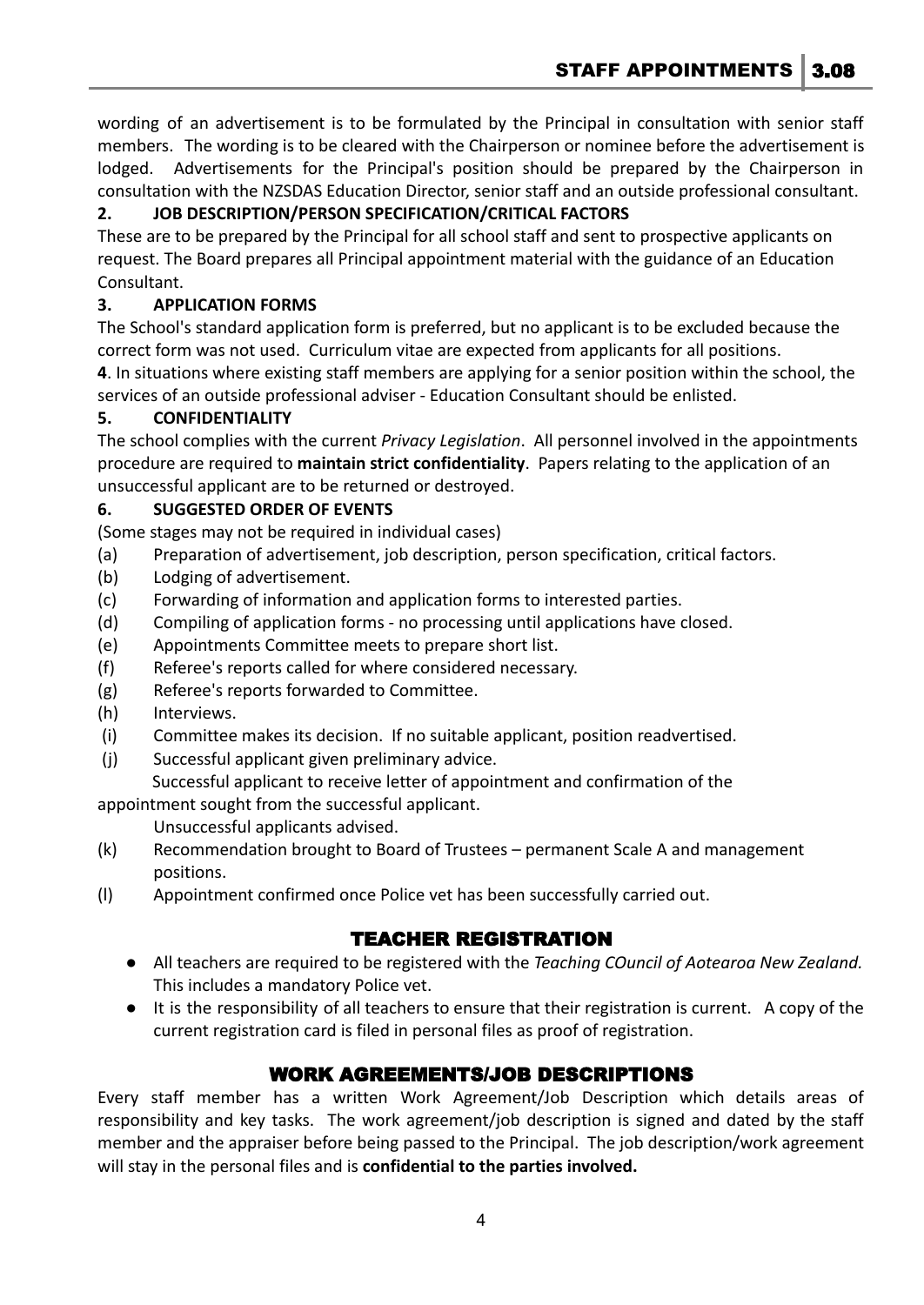# POLICE VETTING

(Also refer to Policy Section 6 –General Legislation)

**Non-Teaching Employees, Parents/Caregivers as Camp Assistants, Regular School volunteers (sport coaches/cultural assistants) and Contractors**

When?

- When appointing a new permanent employee a satisfactory police vet will need to be obtained before an appointment is confirmed;
- All current employees will be vetted at least every three years.
- Parent assistance on overnight EOTC activities
- Regular sport/cultural assistants.

## **Seeking Consent**

Although legally compulsory, the person will be asked to give consent to a police check. It is at this stage that the vetting process will be explained, the rights of the person outlined and the information that will be sent to the Teachers' Council or police checked for accuracy. Should consent not be given, any offer of employment will be withdrawn.

## Designated Roles of Authority and Access to Information

- The Teachers' Council and/or police will send completed vets to the Principal. The Principal is responsible for ensuring the procedures are carried out correctly and that strict confidentiality is observed;
- Together with the Principal, the Board Chair will consider the information contained in the vet, and decide on appropriate action; and
- The Office Manager may have access to the information as part of his/her duties.

## Process

- 1. The person consents to a police vet, checks their personal details are correct, and sign the form;
- 2. Request sent to Teachers' Council or police; and
- 3. Completed police vet received by Principal;
- 4. Principal meets with person to validate information contained in the vet;
- 5. If the vet does not reveal any criminal offences or concerns by the police then the vet will be destroyed.
- 6. A record of the vet having taken place will be kept on the person's file.
- 7. An offer of employment can be made to the person or the person can have access to the school to complete their work.
- 8. If the vet does reveal criminal offences or concerns by the police, the Principal and Board Chair will consider whether the offences or concerns should affect employment at, or access to, the school.

### **Factors to consider**

- How serious was the offence?
- How long ago was the offending?
- What were the circumstances surrounding the offence?
- What was the age of the person at the time of offending?
- Societal conditions that may have contributed to the offence
- Has a sentence been served or are they still doing PD or community service?
- Was it a one-off offence or is there a pattern of offending?
- Probability that an individual will continue the offending
- Individual's commitment to rehabilitation
- What is the employee's/contractor's role in the school?